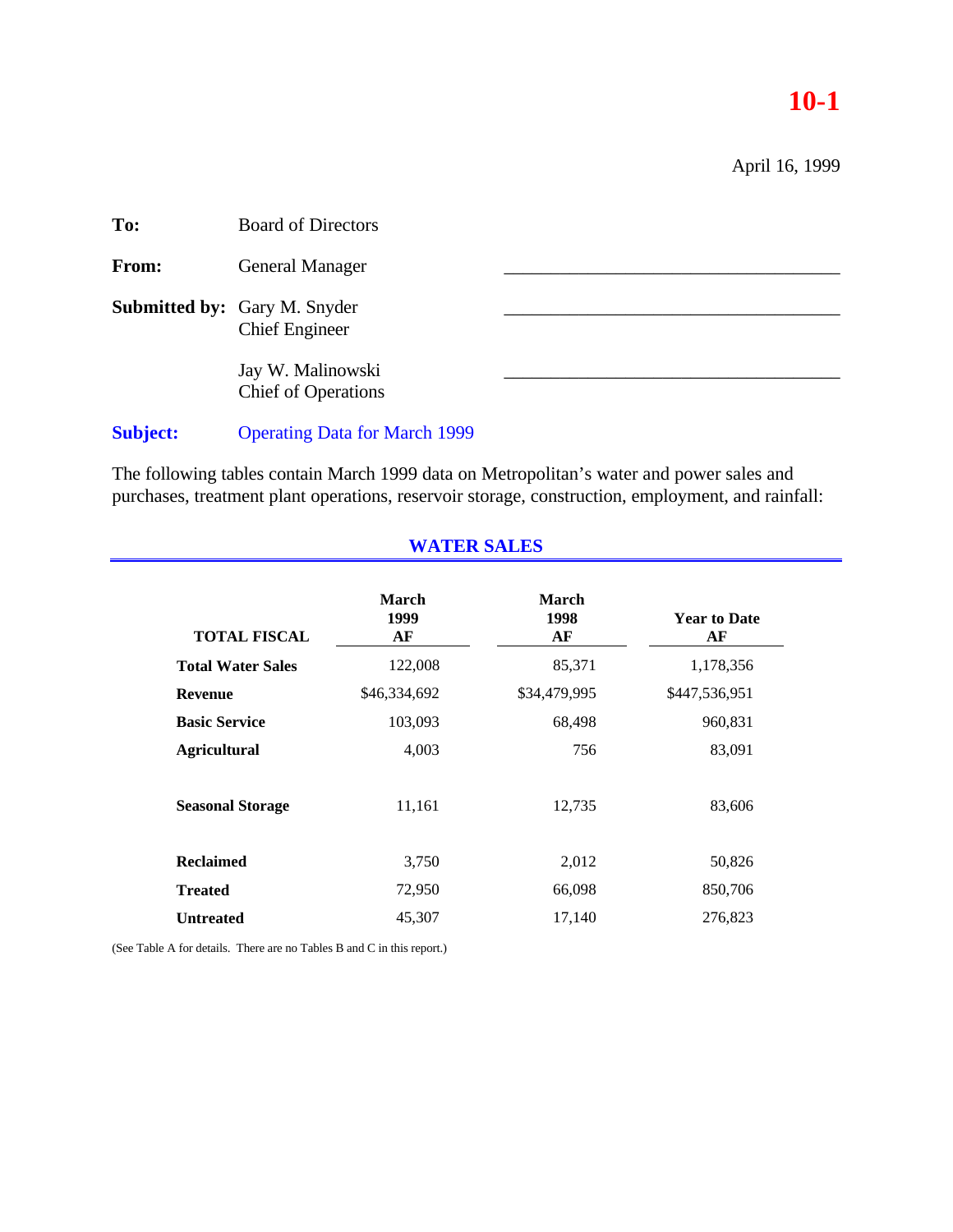| <b>Components</b>    | <b>SWP Statement</b><br>of Charges<br>to Date | 1998/99<br><b>Annual Budget</b><br>to Date | <b>Amount Paid</b><br>to Date |
|----------------------|-----------------------------------------------|--------------------------------------------|-------------------------------|
|                      |                                               |                                            |                               |
| Capital              | 143.174.447                                   | 143, 174, 447                              | 145.398.671                   |
| Minimum              | 98.799.814                                    | 83, 103, 565                               | 90,218,148                    |
| Power                | 61,976,969                                    | 47,791,665                                 | 50,136,028                    |
| Credits              | (63,696,000)                                  | (23,728,000)                               | (17, 168, 156)                |
| <b>Net SWP Costs</b> | \$240,255,231                                 | \$250,341,677                              | \$268,584,691                 |

The following table shows a comparison of totals through March 1999:

Note: Explanation of Budget-to-Date and Payments & Credits-to-Date variances:

The actual POWER costs are \$2.3 million more than budgeted because:

the May 1998 revision in Off-Aqueduct charges;

and lower Variable Charges.

We have received \$6.5 million less in CREDITS than we had budgeted because of DWR's delay in the processing of funds. (Note: Several credits were received after 3/31/99.)

The difference in CAPITAL and MINIMUM costs are due to the 1999 Statement of Charges being higher than information available at time of the 1998-99 budget preparation.

The 1999 Statement of Charges included unforeseen Aqueduct repair and energy deregulation costs.

#### **POWER FOR PUMPING**

The following quantities of electric energy were generated for Metropolitan's pumping system in March 1999:

| Colorado River Energy                    | Kwh          |
|------------------------------------------|--------------|
| Hoover Power Plant                       | 127,688,000  |
| Parker Power Plant                       | 24,560,000   |
| Subtotal                                 | 152,248,000  |
| Southern California Edison (SCE) Benefit |              |
| Energy                                   | 14,873,873   |
| <b>SCE Exchange Energy</b>               | 10,260,000   |
| <b>SCE Purchased Energy</b>              | 7,020,000    |
| California Department of Water Resources | 0            |
| (DWR) Purchased Energy                   |              |
| <b>Other Purchased Energy</b>            | $\mathbf{0}$ |
| <b>Total Generated for Metropolitan</b>  | 184,401,873  |
| Power Available to DWR                   |              |
| CRA Power Available to SCE               |              |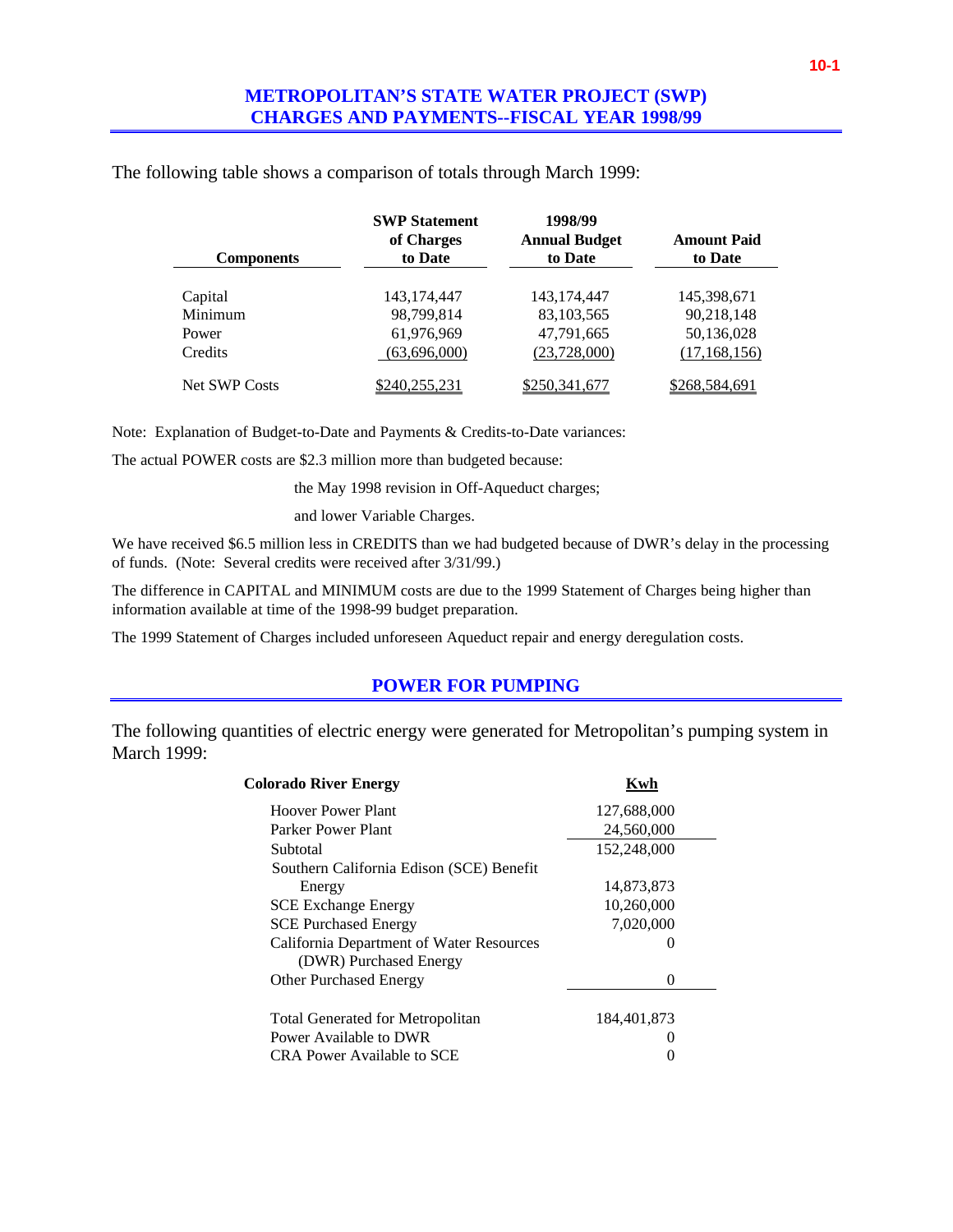#### **HYDROELECTRIC POWER RECOVERY PLANTS--FISCAL YEAR 1998/99 ENERGY AND REVENUE ACCOUNT**

|                         | <b>Energy Sales (Kwh)</b> |             |                   | <b>Gross Energy Revenue</b> |
|-------------------------|---------------------------|-------------|-------------------|-----------------------------|
| <b>PLANT</b>            | <b>This Month</b>         | F.Y.To Date | <b>This Month</b> | F.Y.To Date                 |
| <b>PHASE I</b>          |                           |             |                   |                             |
| Greg Avenue             | $\overline{0}$            | 134,400     | 0.00              | 5,706.62                    |
| Lake Mathews            | 3,234,000                 | 26,916,000  | 137,315.64        | 1,131,759.06                |
| <b>Foothill Feeder</b>  | 2,796,000                 | 27,252,000  | 118,718.16        | 1,145,167.56                |
| San Dimas               | 0                         | 7,569,000   | 0.00              | 316,611.27                  |
| Yorba Linda             | 2,454,000                 | 22,002,000  | 104,196.84        | 924,369.36                  |
| Subtotal                | 8,484,000                 | 83,873,400  | 360,230.64        | 3,523,613.87                |
| PHASES II - IV          |                           |             |                   |                             |
| Sepulveda Canyon        | 0                         | 7,020,000   | 0.00              | 397,217.28                  |
| Venice                  | 0                         | 2,871,000   | 0.00              | 177,309.96                  |
| Temescal                | 1,869,000                 | 14,562,000  | 71,143.06         | 665,363.68                  |
| Corona                  | 1,830,000                 | 14,979,000  | 69,554.97         | 686,272.94                  |
| Perris                  | 2,034,000                 | 6,948,000   | 77,078.69         | 435,629.95                  |
| Rio Hondo               | $\Omega$                  | 3,076,000   | 0.00              | 170,018.76                  |
| Coyote Creek            | 1,305,000                 | 14,154,000  | 49,612.65         | 644,137.47                  |
| Red Mountain            | 84,000                    | 21,036,000  | 3,351.11          | 1,027,447.81                |
| Valley View             | $\theta$                  | 1,888,000   | 0.00              | 71,189.63                   |
| Subtotal                | 7,122000                  | 86,534,000  | 270,740.48        | 4,274,587.48                |
| <b>Total Phase I-IV</b> | 15,606,000                | 170,407,400 | 630,971.12        | 7,798,201.35                |
| Etiwanda                | 0                         | 12,296,000  | 0.00              | 378,403.66                  |
| Total                   | 15,606,000                | 182,703,400 | 630,971.12        | 8,176,605.01                |

#### **March 1999**

### **WATER QUALITY--FILTRATION PLANT EFFLUENT (Average for Month)**

| Quality<br>$Hardness-mg/1$ |             | <b>Diemer</b> | <b>Jensen</b> | Weymouth | <b>Skinner</b><br><b>Plant 1</b> | <b>Skinner</b><br>Plant 2 | <b>Mills</b> |
|----------------------------|-------------|---------------|---------------|----------|----------------------------------|---------------------------|--------------|
| as $CaCO3$                 | Mar. 99     | $291*$        | 178*          | $291*$   | $273*$                           | $271*$                    | $85*$        |
|                            | Feb.<br>-99 | 289           | 177           | 289      | 287                              | 287                       | 96           |
|                            | Mar. 98     | 291           | 139           | 291      | 282                              | 282                       | 82           |
| <b>Total Dissolved</b>     |             |               |               |          |                                  |                           |              |
| Solids- $-mg/1$            | Mar. 99     | 587**         | $331**$       | 587**    | $551**$                          | $551**$                   | 189**        |
|                            | Feb.<br>-99 | 586           | 340           | 585      | 575                              | 574                       | 225          |
|                            | Mar. 98     | 610           | 295           | 608      | 588                              | 591                       | 217          |

\* Preliminary

**Estimate** 

(See Table D for Analysis of Water Supplies.)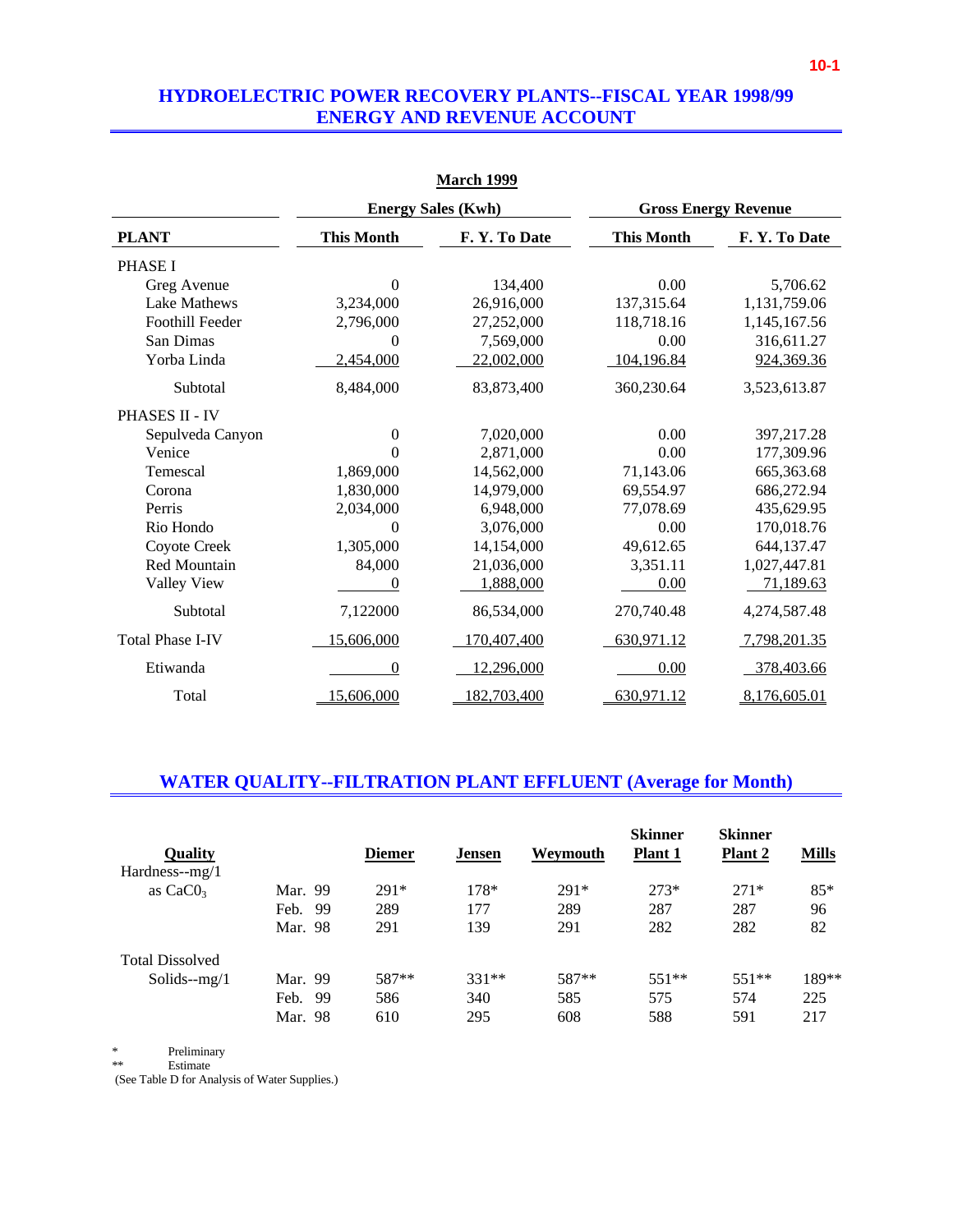|                  |         | <b>Diemer</b><br>AF | <b>Jensen</b><br>AF | Weymouth<br>AF | <b>Skinner</b><br>AF | <b>Mills</b><br>AF |
|------------------|---------|---------------------|---------------------|----------------|----------------------|--------------------|
| Individual Plant |         |                     |                     |                |                      |                    |
|                  | Mar. 99 | 27,443              | 10,492              | 18,945         | 12,162               | 3,348              |
|                  | Feb. 99 | 21,187              | 9,564               | 17,267         | 13,232               | 1,799              |
|                  | Mar. 98 | 24,511              | 7,511               | 23,427         | 10,171               | 2,633              |
|                  |         | Avg.                | Ann.                |                | <b>Total Fiscal</b>  |                    |
|                  |         | <b>Rate</b>         | Diff.               | <b>Treated</b> | <b>Year to Date</b>  |                    |
|                  |         | cfs                 | $\frac{6}{6}$       | AF             | AF                   |                    |
| Total all Plants |         |                     |                     |                |                      |                    |
|                  | Mar. 99 | 1,178               | 6                   | 72,390         | 867,463              |                    |
|                  | Feb. 99 | 1,136               | 11                  | 63,049         | 795,073              |                    |
|                  | Mar. 98 | 1,110               | 37                  | 68,253         | 867,366              |                    |

# **RESERVOIR STORAGE**

|                               | <b>Usable</b><br><b>Storage</b><br>$\frac{0}{0}$ | <b>March 1999</b> | February 1999 | <b>March 1998</b> | <b>Annual</b><br><b>Difference</b> |
|-------------------------------|--------------------------------------------------|-------------------|---------------|-------------------|------------------------------------|
| Distribution                  |                                                  |                   |               |                   |                                    |
| Lake Mathews                  | 83                                               | 150,966           | 158,290       | 169,561           | (18, 595)                          |
| Lake Skinner                  | 85                                               | 37,226            | 32,760        | 36,543            | 683                                |
| <b>Colorado River Basin</b>   |                                                  |                   |               |                   |                                    |
| <b>Upper Basin</b>            | 85                                               | 26,291,500        | 26,562,000    | 25,735,600        | 555,900                            |
| Lower Basin                   | 94                                               | 26,880,500        | 27,097,400    | 27,244,000        | (363,500)                          |
| (See Table E for details)     |                                                  |                   |               |                   |                                    |
| <b>State Water Project</b>    |                                                  |                   |               |                   |                                    |
| Oroville                      | 83                                               | 2,911,503         | 2,761,845     | 2,782,762         | 128,741                            |
| San Luis (State)              | 99                                               | 1,061,796         | 1,097,317     | 1,063,330         | (1,534)                            |
| Pyramid                       | 98                                               | 162,483           | 156,273       | 158,716           | 3,767                              |
| Castaic                       | 82                                               | 250,151           | 209,904       | 301,211           | (51,060)                           |
| Silverwood                    | 80                                               | 56,608            | 45,074        | 50,600            | 6,008                              |
| Perris                        | 94                                               | 119,660           | 119,206       | 106,735           | 12,925                             |
| <b>Central Valley Project</b> |                                                  |                   |               |                   |                                    |
| Clair Engle                   | 86                                               | 2,085,980         | 1,995,780     | 2,220,480         | (134,500)                          |
| Shasta                        | 84                                               | 3,747,210         | 3,596,937     | 3,437,210         | 310,000                            |
| Folsom                        | 61                                               | 615,400           | 495,600       | 680,300           | (64,900)                           |
| New Melones                   | 83                                               | 1,997,500         | 1,972,400     | 1,999,100         | (1,600)                            |
| San Luis (federal)            | 100                                              | 966,029           | 888,349       | 964,750           | 1,279                              |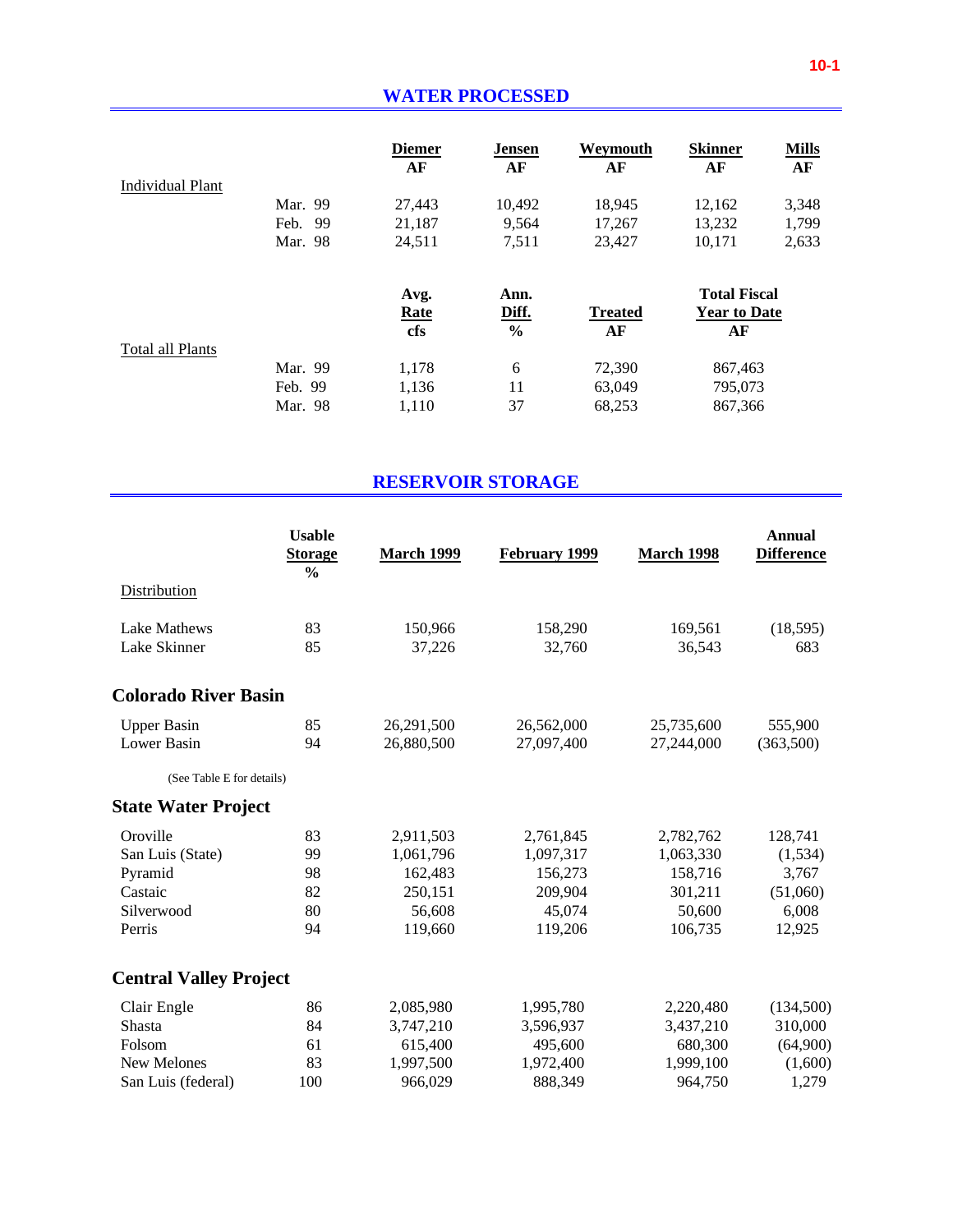Nineteen construction contracts, having a contract value in excess of \$1 billion, were in progress during the month of March 1999. Contract earnings under these contracts were \$32,121,022 this month. Status of these contracts at the end of the month follows:

|                                                                                    | Percent<br><b>Completed</b> | <b>Estimated</b><br>Completion |
|------------------------------------------------------------------------------------|-----------------------------|--------------------------------|
| Eastside Reservoir Project - P-1 Pumping Plant                                     | 71                          | October 1999                   |
| Eastside Reservoir Project<br>West Dam, Saddle Dam, and Forebay                    | 91                          | November 1999                  |
| Eastside Reservoir Project East Dam                                                | 86                          | December 1999                  |
| Eastside Reservoir Project Inlet/Outlet Tower                                      | 72                          | December 1999                  |
| <b>Inland Feeder Contract No. 2</b><br><b>Arrowhead East Tunnel</b>                | 49                          | March 2002                     |
| Eastside Reservoir Project Inland Feeder Pressure<br><b>Control Structure</b>      | 78                          | December 1999                  |
| <b>Standby Emergency Power Additions</b><br>F. E. Weymouth Filtration Plant        | 99                          | April 1999                     |
| Inland Feeder Riverside Pipeline - South                                           | 97                          | March 2000                     |
| Inland Feeder Riverside Pipeline - North                                           | 77                          | <b>July 2000</b>               |
| Eastside Reservoir Project North Rim                                               | 61                          | January 2000                   |
| Eastside Reservoir Project Secondary Inlet                                         | 75                          | November 1999                  |
| Garvey Reservoir Floating Cover                                                    | 98                          | April 1999                     |
| <b>Arrowhead West Tunnel</b>                                                       | 22                          | August 2002                    |
| <b>Inland Feeder Riverside Badlands Tunnel</b>                                     | 15                          | October 2003                   |
| Second Lower and Sepulveda Feeders Stray Current Drain<br><b>Stations</b>          | 4                           | September 1999                 |
| Robert A. Skinner Filtration Plant Module 3 Filter<br><b>Materials Replacement</b> | 96                          | May 1999                       |
| Design and Construction of the Mills<br>Warehouse                                  | $\mathbf{0}$                | $-$                            |
| <b>Skinner Prefabricated Warehouse</b><br><b>Building</b>                          | $\Omega$                    |                                |
| Eastside Reservoir Project West Dam<br>Earthwork                                   | 3                           | January 2000                   |

### **Awarded Contracts:**

No construction or procurement contracts were awarded this month.

### **Completed Contracts:**

No procurement contracts were completed this month.